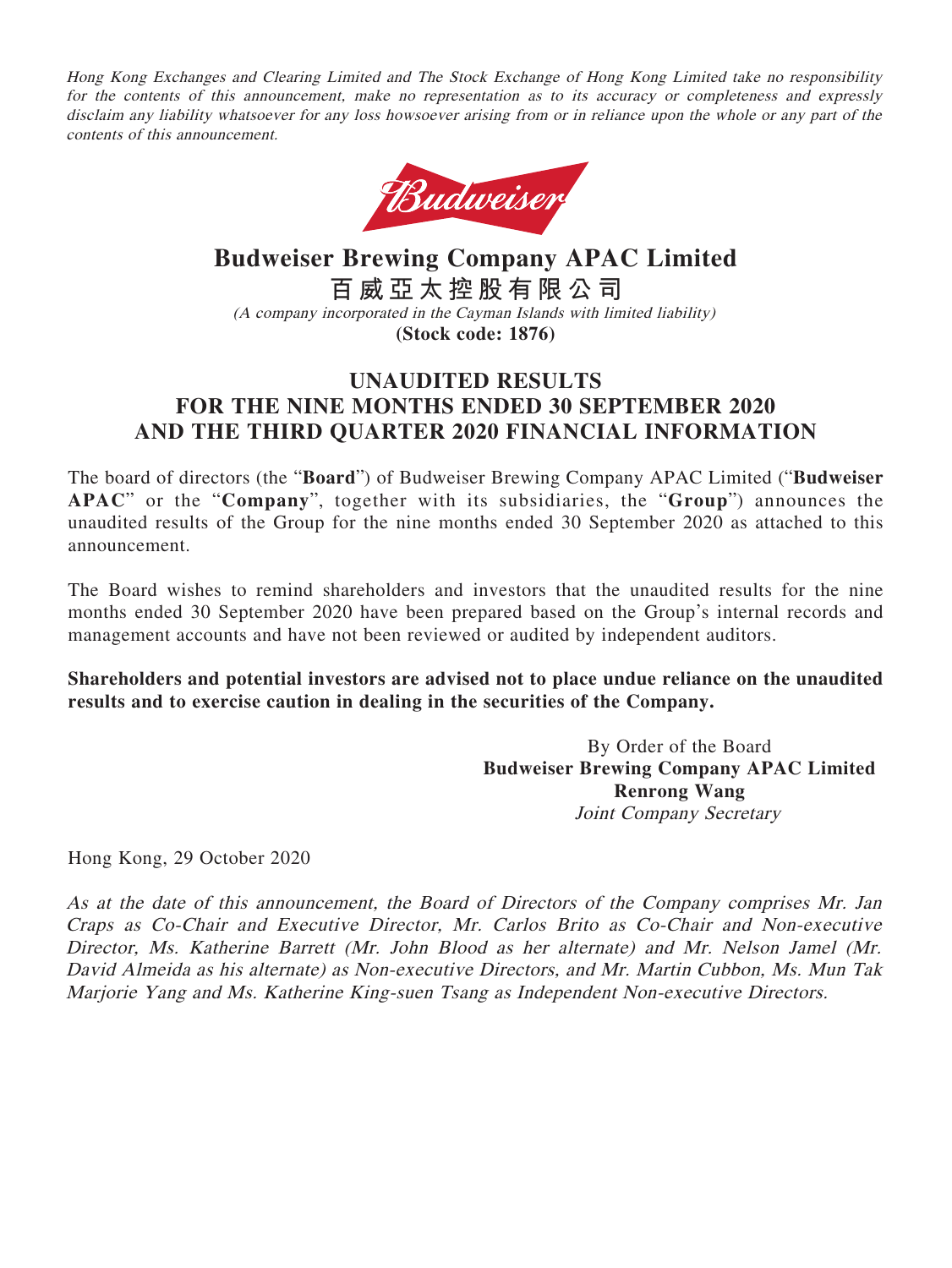

# **Budweiser APAC Reports Nine Months 2020 Results**

### **KEY FIGURES YEAR TO DATE<sup>1</sup>**

- **Volume:** Total volumes decreased by 14.0% in the first nine months of 2020 (9M20), with our business consistently improving quarter-over-quarter. In the third quarter of 2020 (3Q20), our volumes grew by 1.0% as our healthy performance in China was able to offset the continued impact from the COVID-19 pandemic in India
- **Revenue:** Revenue declined by 14.8% in 9M20 with revenue per hl declining by 1.0% in 9M20. However, in 3Q20, revenue grew by 2.2% and revenue per hl grew by 1.2%, primarily driven by improving channel mix and ongoing premiumization in China
- **Cost of Sales (CoS):** CoS decreased by 11.9% but increased by 2.4% on a per hl basis in 9M20. In 3Q20, CoS increased by 3.2% and 2.2% on a per hl basis, primarily driven by packaging mix shift in South Korea and loss of operational efficiencies in India
- Normalized EBITDA<sup>2</sup>: Normalized EBITDA decreased by 26.7% with a lower normalized EBITDA margin of 29.6% in 9M20. In 3Q20, normalized EBITDA grew by 0.3% with a normalized EBITDA margin of 33.3%, even with a significantly higher comparable of Other Operating Income (OOI) in 3Q19
- **Profit:** Normalized profit attributable to equity holders of Budweiser APAC was 542 million USD in 9M20 compared to 957 million USD in 9M19, while it increased to 320 million USD in 3Q20 when compared to 310 million USD in 3Q19
- Earnings per share (EPS): Adjusted EPS<sup>3</sup> was 4.10 cents USD in 9M20 versus 7.24 cents USD in 9M19. Basic and diluted EPS was 3.79 cents USD in 9M20 compared to 6.45 cents USD in 9M19

 $\overline{\phantom{a}}$  $1$  Financial information in this press release is unaudited. Unless otherwise stated, the growth rates presented in this document are based on organic growth figures and refer to 3Q20 and 9M20 versus the same period of last year.

Please refer to the end of this press release for important notes and disclaimers.<br><sup>2</sup> Normalized EBITDA is a key financial measure regularly monitored by management in managing the Group's performance, capital and funding structure. Normalized EBITDA is calculated by excluding the following effects from profit attributable to equity holders of Budweiser APAC: (i) non-controlling interests; (ii) income tax expense; (iii) share of results of associates; (iv) net finance cost; (v) non-recurring net finance cost; (vi) non-recurring items above EBIT (including non-recurring costs) and (vii) depreciation, amortization and impairment. Please refer to the "Reconciliation between profit attributable to equity holders and normalized EBITDA" section of this press release for further information.

 $^3$  Adjusted basic earnings per share (Adjusted EPS) calculation for 9M20 uses the normalized profit attributable to equity holders of Budweiser APAC divided by the weighted average number of shares outstanding for 9M20 deducting the shares held in trust held by a trustee (13,220,481,897 shares). Adjusted EPS calculation for 9M19 used the normalized profit attributable to equity holders of Budweiser APAC divided by the total number of shares issued after the over-allotment option in connection with our company's global offering was exercised in full on 3 October 2019 deducting the shares held in trust held by a trustee (13,220,397,000 shares).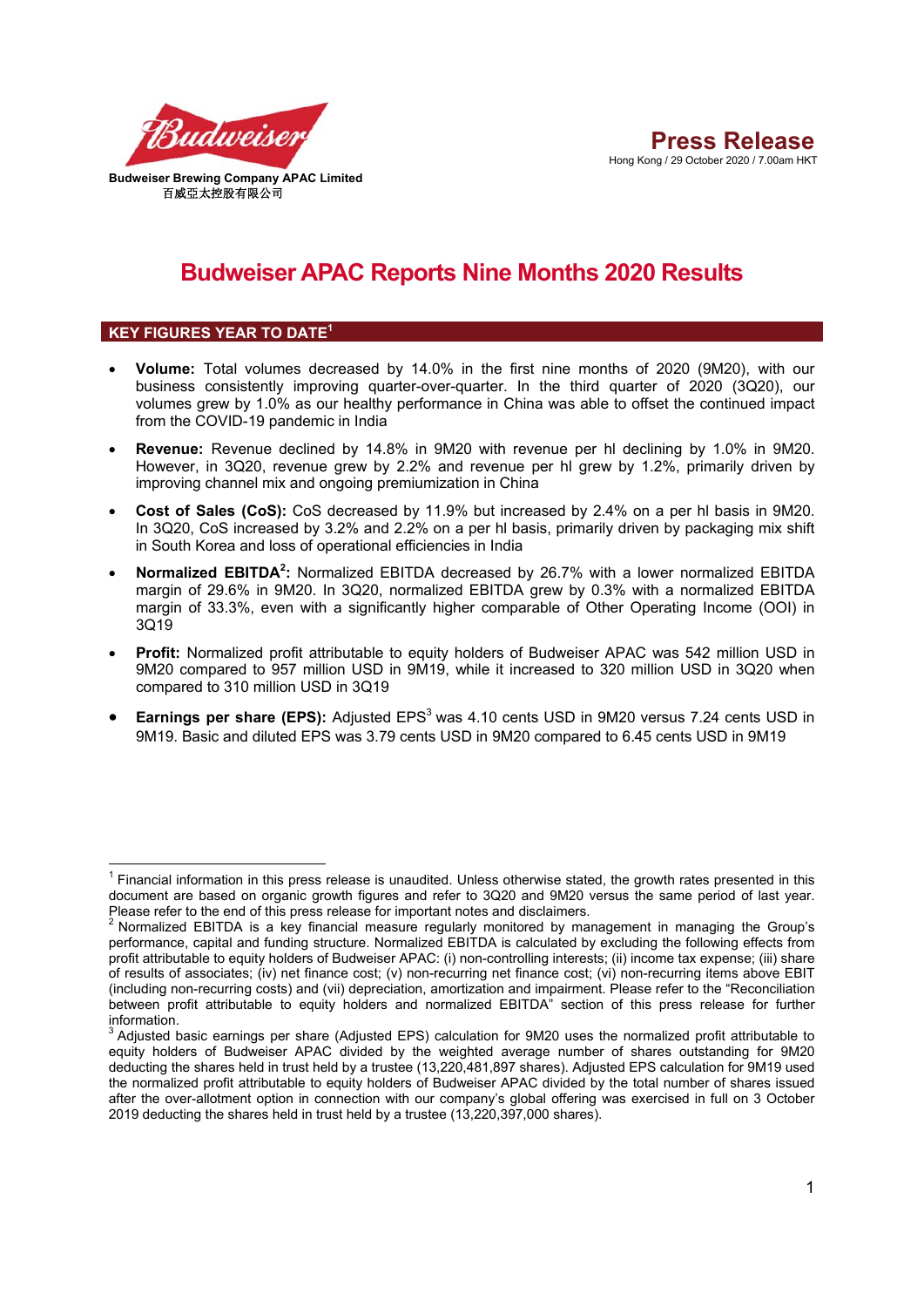

| Figure 1. Consolidated performance (million USD)                                                                                        |                |                |                                |
|-----------------------------------------------------------------------------------------------------------------------------------------|----------------|----------------|--------------------------------|
|                                                                                                                                         | 9M20           | 9M19           | Organic<br>growth <sup>4</sup> |
| Total volumes (thousand his)                                                                                                            | 66,271         | 77,754         | $(14.0\%)$                     |
| Revenue<br><b>Gross profit</b>                                                                                                          | 4,398<br>2,321 | 5,344<br>2,894 | $(14.8\%)$<br>(17.2%)          |
| Gross margin<br><b>Normalized EBITDA</b>                                                                                                | 52.8%<br>1,301 | 54.2%<br>1,851 | (154 bps)<br>(26.7%)           |
| Normalized EBITDA margin<br><b>Normalized EBIT</b>                                                                                      | 29.6%<br>826   | 34.6%          | (492 bps)<br>$(35.9\%)$        |
| Normalized EBIT margin                                                                                                                  | 18.8%          | 1,355<br>25.4% | (639 bps)                      |
| Profit attributable to equity holders of Budweiser APAC<br>Normalized profit attributable to equity holders of Budweiser<br><b>APAC</b> | 501<br>542     | 853<br>957     |                                |
| EPS (cent USD)<br><b>Adjusted EPS (cent USD)</b>                                                                                        | 3.79<br>4.10   | 6.45<br>7.24   |                                |

### **MANAGEMENT COMMENTS**

 $\overline{\phantom{a}}$ 

Our business has been consistently improving quarter-over-quarter during 9M20. In 3Q20, we delivered top-line growth in both China and South Korea, while maintaining a healthy level of inventories in the trade. Despite the impact from social distancing restrictions related to the COVID-19 pandemic in South Korea and India, our overall group EBITDA performance in 3Q20 significantly improved from 2Q20 and returned to a similar level as 3Q19.

As we continue to operate in uncertain environments in the region, our colleagues embrace the "new normal" with resilience and agility. We focus on our consumers, customers and communities to understand, anticipate and address their evolving needs at different phases of the COVID-19 pandemic across markets. We believe that our unparalleled brand portfolio and exceptional route to market capabilities, supported by a strong innovation pipeline, position us well to overcome short-term challenges and capture long-term opportunities.

We have continued to advance our social and sustainability initiatives. We held the annual Responsible Drinking campaign across our key markets (either physically or online) during 3Q20. For water stewardship, we are partnering with local organizations in India (e.g., LetsEndorse, Jaldhaara Foundation) to build water storage facilities to improve water availability in local communities. In addition, our Suqian and Putian breweries in China were recognized as the "Leading Water Efficiency Enterprises in 2020" by the Ministry of Industry and Information Technology and the Ministry of Water Resources. Budweiser China Hope School and education-related projects received the "Best Annual Corporate Social Responsibility (CSR) Brand" and "Volunteer Service Honor Award" from the CSR China Education Award institution supported by the Ministry of Education and the Ministry of Industry and Information Technology.

 $<sup>4</sup>$  Financial information in this press release is unaudited. Unless otherwise stated, the growth rates presented in this</sup> document are based on organic growth figures and refer to 3Q20 and 9M20 versus the same period of last year. Please refer to the end of this press release for important notes and disclaimers.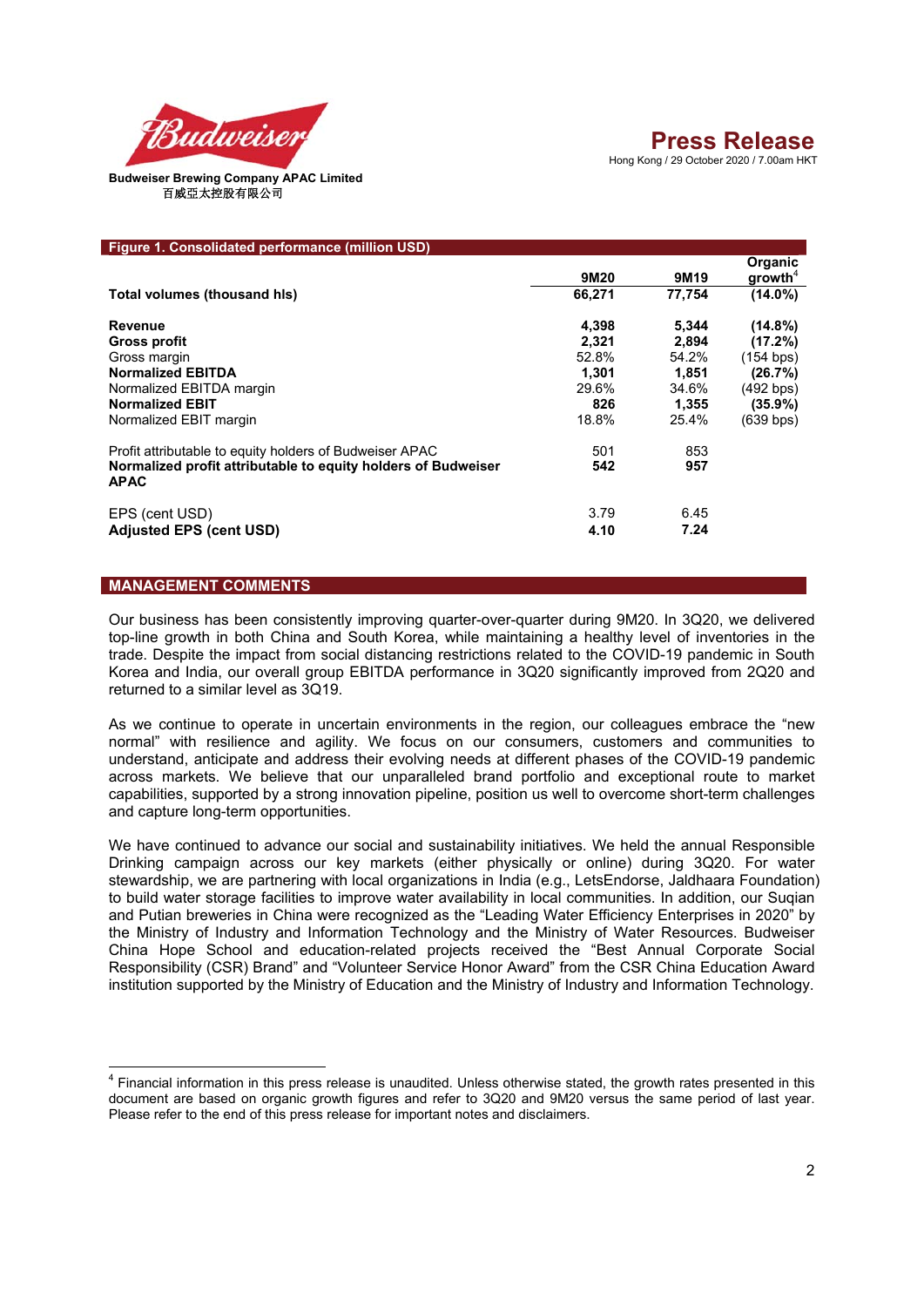

#### **APAC WEST**

In 9M20, our revenue in the APAC West region declined by 16.1%, driven by volume decline of 14.5% and revenue per hl decline of 1.9%. In 3Q20, revenue grew by 1.9% driven by volume growth of 1.1% and revenue per hl growth of 0.8%. While normalized EBITDA declined by 27.3% in 9M20, it grew by 3.5% in 3Q20.

#### *China*

In 9M20, our revenue in China declined by 13.5% driven by a volume decline of 11.9% and revenue per hl decline of 1.8%. In 3Q20, we delivered volume growth of 3.1% supported by the ongoing market recovery, particularly in the on-premise channel, while maintaining a healthy level of inventories in the trade.

Our revenue grew by 4.8% and revenue per hl grew by 1.6%, in spite of a challenging comparable in 3Q19, driven by improving channel mix and continued premiumization. While normalized EBITDA declined by 22.0% in 9M20, it grew by 7.3% in 3Q20 with normalized EBITDA margin expansion of 86 bps, even with a significantly higher comparable of OOI in 3Q19.

Our Premium portfolio, led by Budweiser, achieved high single-digit growth primarily driven by the strong performance of the in-home channel, especially in e-commerce, coupled with continued recovery of the on-premise channel throughout 3Q20 and a favorable comparable in 3Q19. We estimate that the reopening rate at the point-of-connection (POC) level was over 90% for the nightlife channel and had normalized for other sales channels by the end of September 2020. Budweiser campaigns resonated very well with consumers on their passion for music, soccer, and reconnecting with friends and loved ones this summer. Budweiser's "All Love is Love" campaign during Chinese Valentine's Day (Qixi Festival) touched consumers across different backgrounds.

Our Super Premium portfolio continued to perform well and grew by double digits in 3Q20. This was a result of our continued investment in channel and geographic expansion as well as product innovations to address evolving consumer trends. Our market-leading Craft portfolio also grew by double digits, mainly driven by a strong performance in the in-home channel (e.g., key accounts, e-commerce) and western on-premise channel. Goose Island launched a new starter pack for the in-home channel, including three internationally acclaimed signature variants and three new variants developed in our Goose Island brewhouses in Shanghai and Putian, China.

In the important in-home channel, we grew volumes once again in 3Q20, and gained the most market share by volume among brewers according to Nielsen. In e-commerce specifically, we continued to lead the beer category with more than twice the market share of the next brewer and grew our volumes by strong double digits. For example, Budweiser was the first alcohol brand that opened a brand store on Eleme and successfully launched a Super Brand Day activation that resulted in a record high market share in the beer category on this e-commerce platform.

We remain confident about our growth momentum in China and continue to invest in our brewing footprint and capabilities. Our latest greenfield brewery in Wenzhou, China commenced its first mashing, marking the start of production, in October 2020. This brewery is managed by our Supply Management Talents, trained within our Supply organization throughout the country, with the dream of being a leading brewery in terms of safety, quality, digitalization and efficiency worldwide.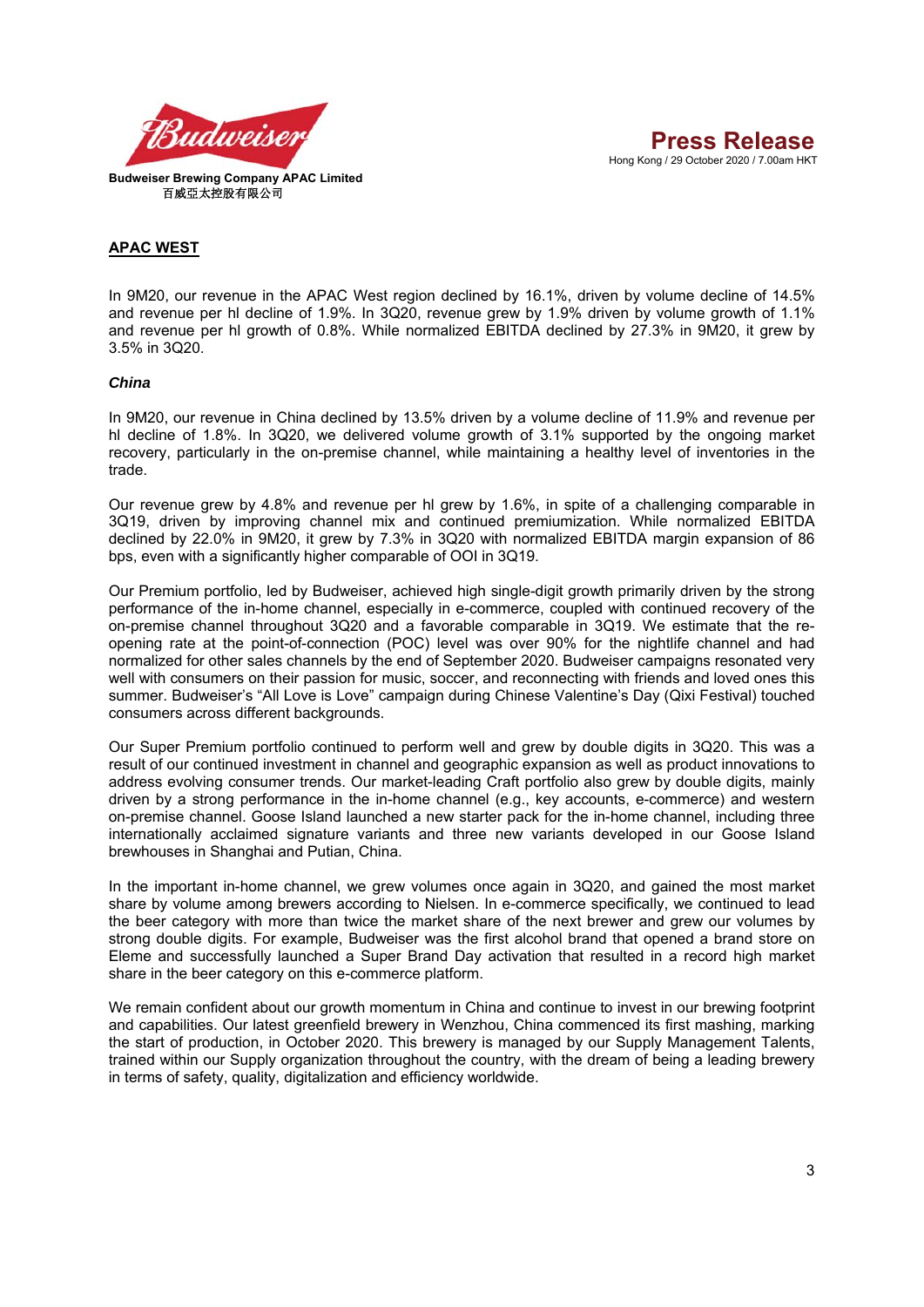

#### *India*

In 3Q20, our business continued to be significantly impacted by the COVID-19 pandemic. Although restrictions have been gradually eased on the in-home channel since the national lockdown in late March 2020, restrictions on the on-premise channel remain effective in many states.

Consumer demand was also impacted by the temporary COVID-19 Cess imposed by some states, which further exacerbated the price differential between beer, an alcoholic beverage of moderation, and hard liquor. This change, though temporary, may lead to unintended consequences such as increased consumption of low-quality or even illicit liquor that has lasting impact on public health adversely. As such, we have been actively advocating for a more sustainable alternative and are seeing encouraging outcomes: some states have reversed their COVID-19 Cess completely (e.g., Delhi, West Bengal), while others reduced them significantly (e.g., Odisha, Andhra Pradesh).

Amid the challenging operating environment, we estimate that we continue to lead and grow market share in the Premium segment. We have also been investing in the non-alcohol beer category, where we have a leadership position. Most recently, we launched Hoegaarden 0.0 and expanded distribution of Budweiser 0.0 in additional retail channels. We remain optimistic about the long-term potential of the India market, while we continue to evaluate our operating model with strict financial discipline.

### **APAC EAST**

In 9M20, our revenue in the APAC East region declined by 9.4%, driven by a volume decline of 10.2% offset by revenue per hl growth of 0.9%. In 3Q20, revenue and revenue per hl grew by 3.3% as volumes returned to a similar level as last year. Normalized EBITDA declined by 24.3% in 9M20 and 13.1% in 3Q20, primarily driven by a challenging comparable of CoS in 3Q19 and increased commercial investment in 3Q20 in South Korea.

#### *South Korea*

In 3Q20, we faced a challenging environment in the South Korea market, due to another COVID-19 outbreak in mid-August 2020 that severely impacted consumer confidence and resulted in restrictions on the on-premise channel.

Our volumes grew slightly in light of a favorable comparable in 3Q19, while we maintained a healthy level of inventories in the trade. We estimate that our total market share declined year-on-year and quarterover-quarter. However, in the in-home channel specifically, which was the most relevant channel with the least restrictions during the recent outbreak, we again grew market share year-on-year according to Nielsen. Our revenue and revenue per hl also grew in 3Q20, primarily driven by channel mix and benefits from the tax reform implemented on 1 January 2020.

We continue to focus on our commercial strategy and leverage our full portfolio to connect with consumers. In 3Q20, we increased commercial investment to support our brands and route to market. We launched a new visual image for Cass to further invigorate the brand. We also hosted the ON:TACT music festival utilizing a cutting-edge augmented reality visual art on stage and connected with millions of consumers on various social media platforms. In addition, we have recently launched Cass 0.0 to provide consumers with a non-alcohol alternative in different occasions, while keeping the fresh taste of Cass.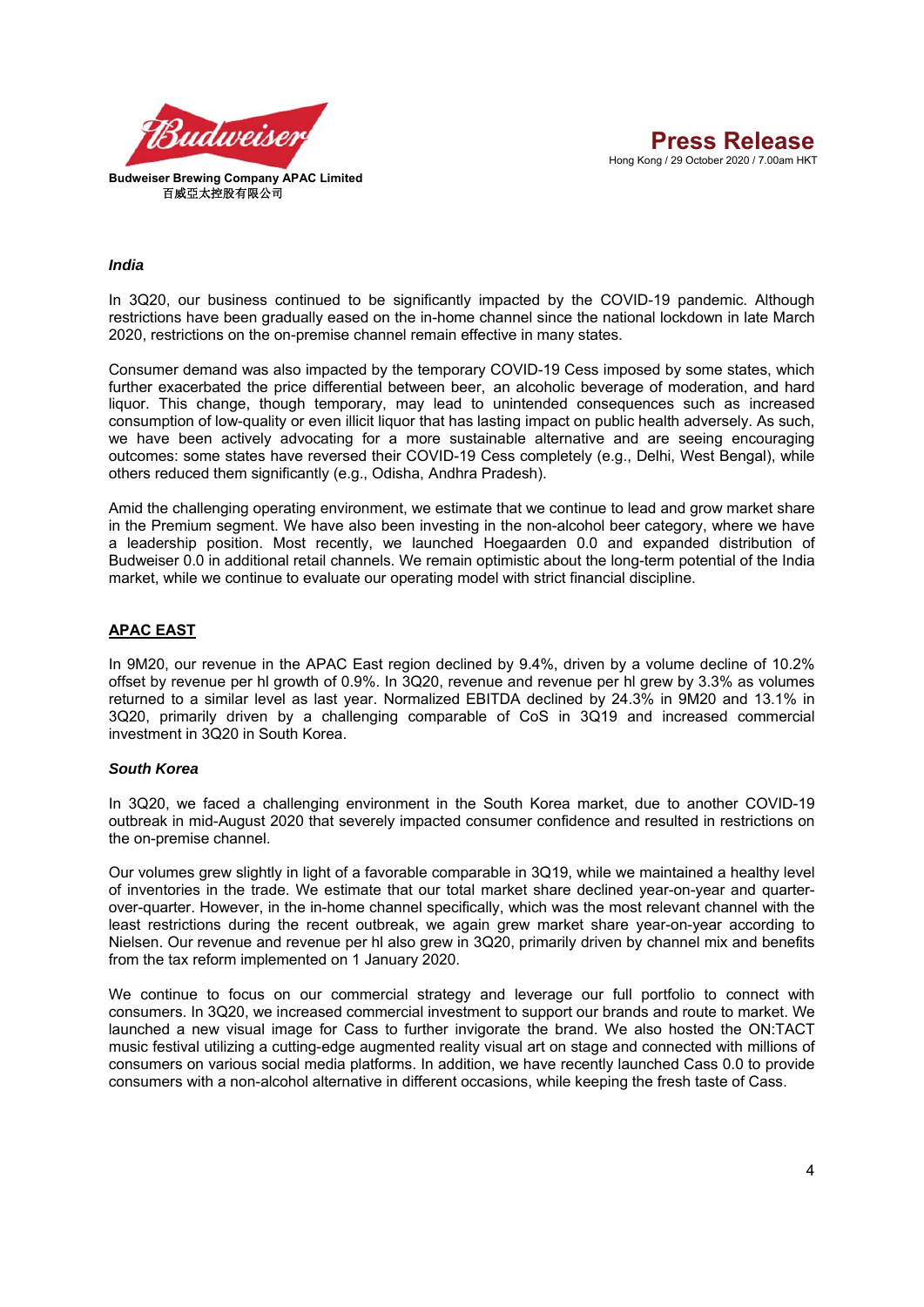

Our Premium portfolio grew volumes in 3Q20 once again with three of the top five premium beer brands in the country. This was a result of our continued focus on consumers and closely aligning our brand communication with the consumer journeys under the "new normal." For example, our most recent Budweiser campaign collaborated with a famous, multi-talented entertainer, Henry Lau, to invite consumers to enjoy the time at home. Stella Artois invited friends to re-connect after a long period of lockdown. Hoegaarden invited consumers to transform their houses into a vacation destination while enjoying newly launched Hoegaarden Green Grape, which became the best-selling line extension of Hoegaarden in the country.

In the growing Happoshu segment, we launched a new variant, Filgood 7, and further accelerated volume and market share growth of the Filgood family. Our "Right Here, Right Now" campaign spoke directly to consumers' growing inclination to enjoy the moment, amid travel and other restrictions brought on by the COVID-19 pandemic.

We have observed an encouraging trend of recovery in the South Korea market since mid-September. We remain agile and committed to delivering our commercial plans and creating long-term value for our business and the community.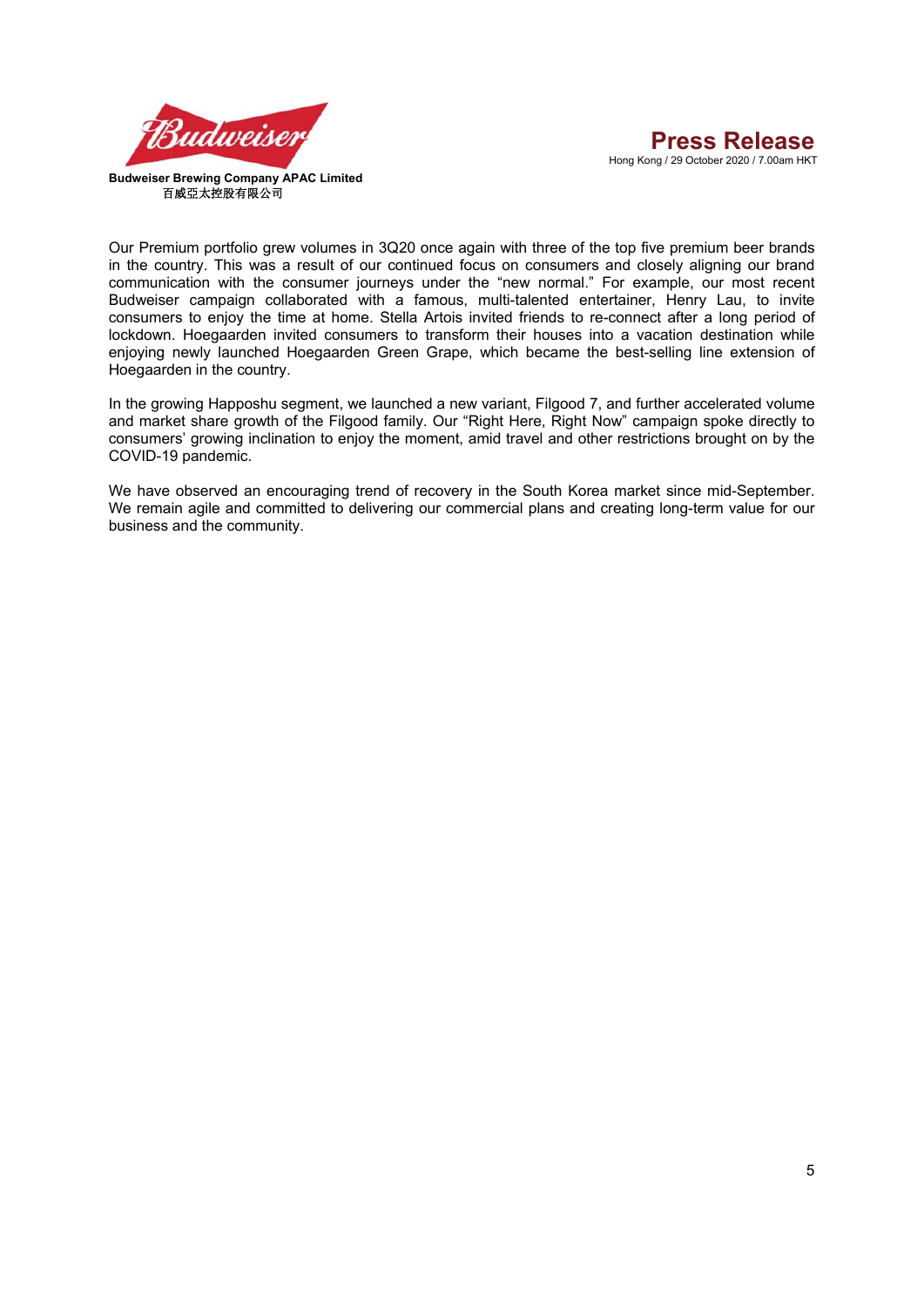

## **Budweiser APAC Consolidated Financial Information**

| Figure 2. Budweiser APAC consolidated income statement (million USD)         |         |         |                   |
|------------------------------------------------------------------------------|---------|---------|-------------------|
|                                                                              | 9M20    | 9M19    | Organic<br>growth |
| Total volumes (thousand his)                                                 | 66,271  | 77,754  | $(14.0\%)$        |
| Revenue                                                                      | 4,398   | 5,344   | $(14.8\%)$        |
| Cost of sales                                                                | (2,077) | (2,450) | 11.9%             |
| <b>Gross profit</b>                                                          | 2,321   | 2,894   | (17.2%)           |
| SG&A                                                                         | (1,605) | (1,708) | 4.7%              |
| Other operating income                                                       | 110     | 169     | $(40.1\%)$        |
| Normalized profit from operations (normalized EBIT)                          | 826     | 1,355   | $(35.9\%)$        |
| Non-recurring items above EBIT                                               | (15)    | (92)    |                   |
| Net finance (cost)/income                                                    | (16)    | 3       |                   |
| Non-recurring net finance cost                                               |         | (13)    |                   |
| Share of results of associates                                               | 21      | 17      |                   |
| Income tax expense                                                           | (294)   | (409)   |                   |
| <b>Profit</b>                                                                | 522     | 861     |                   |
| Profit attributable to non-controlling interests                             | 21      | 8       |                   |
| Profit attributable to equity holders of Budweiser APAC                      | 501     | 853     |                   |
| <b>Normalized EBITDA</b>                                                     | 1,301   | 1,851   | (26.7%)           |
| Normalized profit attributable to equity holders of Budweiser<br><b>APAC</b> | 542     | 957     |                   |

|                                                                              |        |        | Organic    |
|------------------------------------------------------------------------------|--------|--------|------------|
|                                                                              | 3Q20   | 3Q19   | growth     |
| Total volumes (thousand his)                                                 | 27,538 | 27,525 | 1.0%       |
| Revenue                                                                      | 1,823  | 1,822  | 2.2%       |
| Cost of sales                                                                | (829)  | (817)  | $(3.2\%)$  |
| Gross profit                                                                 | 994    | 1,005  | 1.3%       |
| SG&A                                                                         | (610)  | (602)  | $(0.2\%)$  |
| Other operating income                                                       | 59     | 77     | $(30.6\%)$ |
| Normalized profit from operations (normalized EBIT)                          | 443    | 480    | $(2.9\%)$  |
| Non-recurring items above EBIT                                               | (5)    | (53)   |            |
| Net finance cost                                                             |        | (9)    |            |
| Non-recurring net finance cost                                               |        | (6)    |            |
| Share of results of associates                                               | 13     | 9      |            |
| Income tax expense                                                           | (125)  | (164)  |            |
| Profit                                                                       | 326    | 257    |            |
| Profit attributable to non-controlling interests                             | 10     | 6      |            |
| Profit attributable to equity holders of Budweiser APAC                      | 316    | 251    |            |
| <b>Normalized EBITDA</b>                                                     | 607    | 633    | $0.3\%$    |
| Normalized profit attributable to equity holders of Budweiser<br><b>APAC</b> | 320    | 310    |            |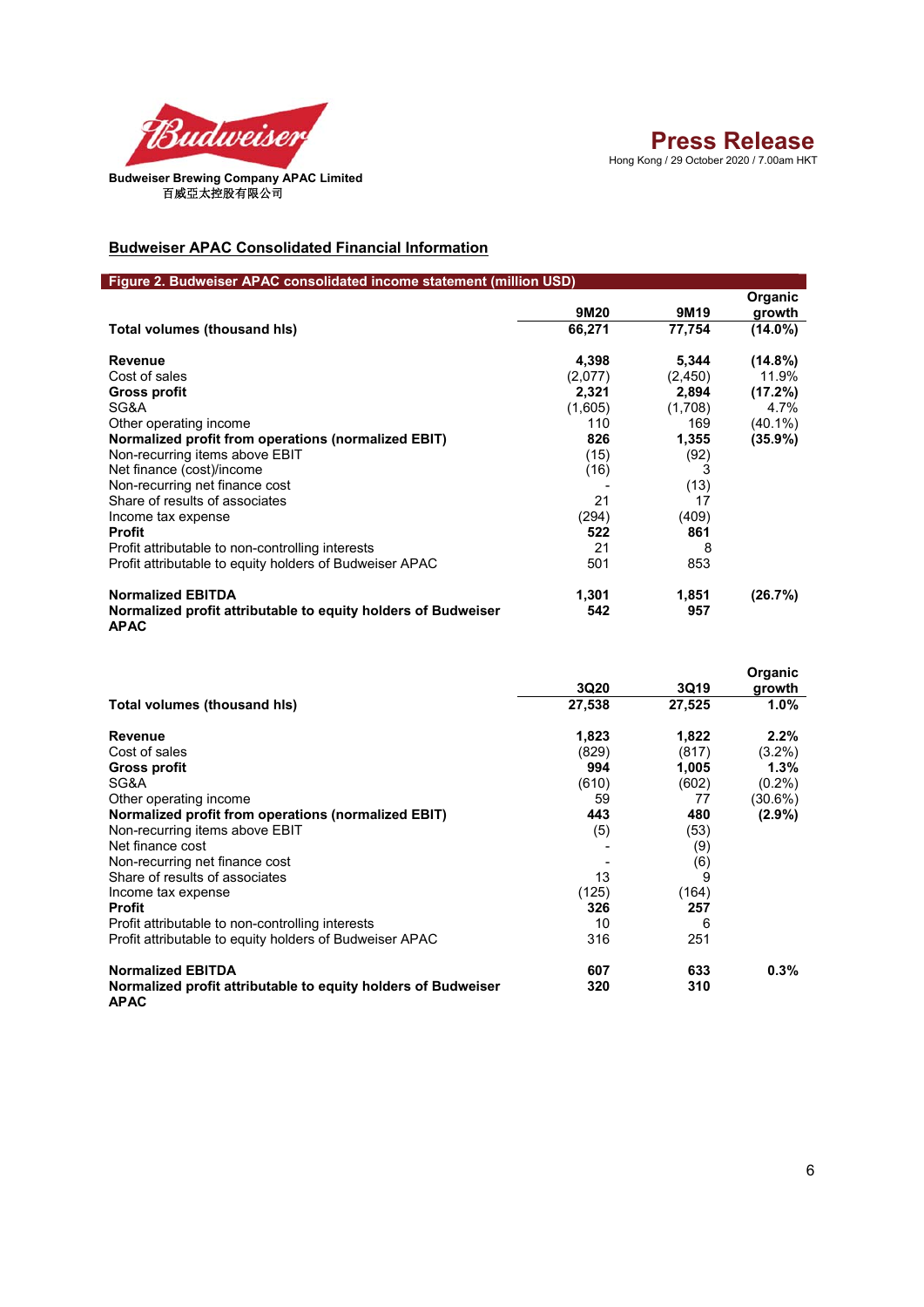

#### **Volumes**

Total volumes decreased by 14.0% in 9M20, with our business consistently improving quarter-overquarter. In 3Q20, our volumes grew by 1.0% as our healthy performance in China was able to offset the continued impact from the COVID-19 pandemic in India.

#### **Revenue**

Revenue declined by 14.8% in 9M20 with revenue per hl declining by 1.0% in 9M20. However, in 3Q20, revenue grew by 2.2% and revenue per hl grew by 1.2%, primarily driven by the improving channel mix and ongoing premiumization in China.

#### **Cost of Sales (CoS)**

CoS decreased by 11.9% but increased by 2.4% on a per hl basis in 9M20. In 3Q20, CoS increased by 3.2% and 2.2% on a per hl basis, primarily driven by packaging mix shift in South Korea and loss of operational efficiencies in India.

#### **Selling, General and Administrative Costs (SG&A)**

SG&A decreased by 4.7% in 9M20 and returned to similar levels as last year in 3Q20, as savings in distribution expenses were offset by increased administrative expenses and additional commercial investments in our key markets (e.g., China, South Korea).

#### **Other operating income**

Other operating income decreased by 40.1% in 9M20 and 30.6% in 3Q20, as a result of a reduction in divestment of assets and various incentives.

#### **Non-recurring items above EBIT**

| Figure 3. Non-recurring items above EBIT (million USD) |      |                  |
|--------------------------------------------------------|------|------------------|
|                                                        | 9M20 | 9M <sub>19</sub> |
| Cost arising from COVID-10 response activities         | (6)  |                  |
| Costs associated with initial public offering          |      | (85)             |
| Restructuring                                          | (12) |                  |
| Impact on profit from operations                       | (15) | (92)             |

Non-recurring items in 9M20 included costs of 6 million USD that were associated with the COVID-19 pandemic, including personal protection equipment for our colleagues and charitable donations.

Budweiser APAC incurred costs associated with the IPO in 9M19, of which 85 million USD was reported as non-recurring items and 45 million USD was capitalized.

The non-recurring restructuring charges primarily relate to organizational alignments. These changes aim to eliminate overlapping organizations or duplicated processes, taking into account the right match of personnel profiles with the evolving organizational requirements.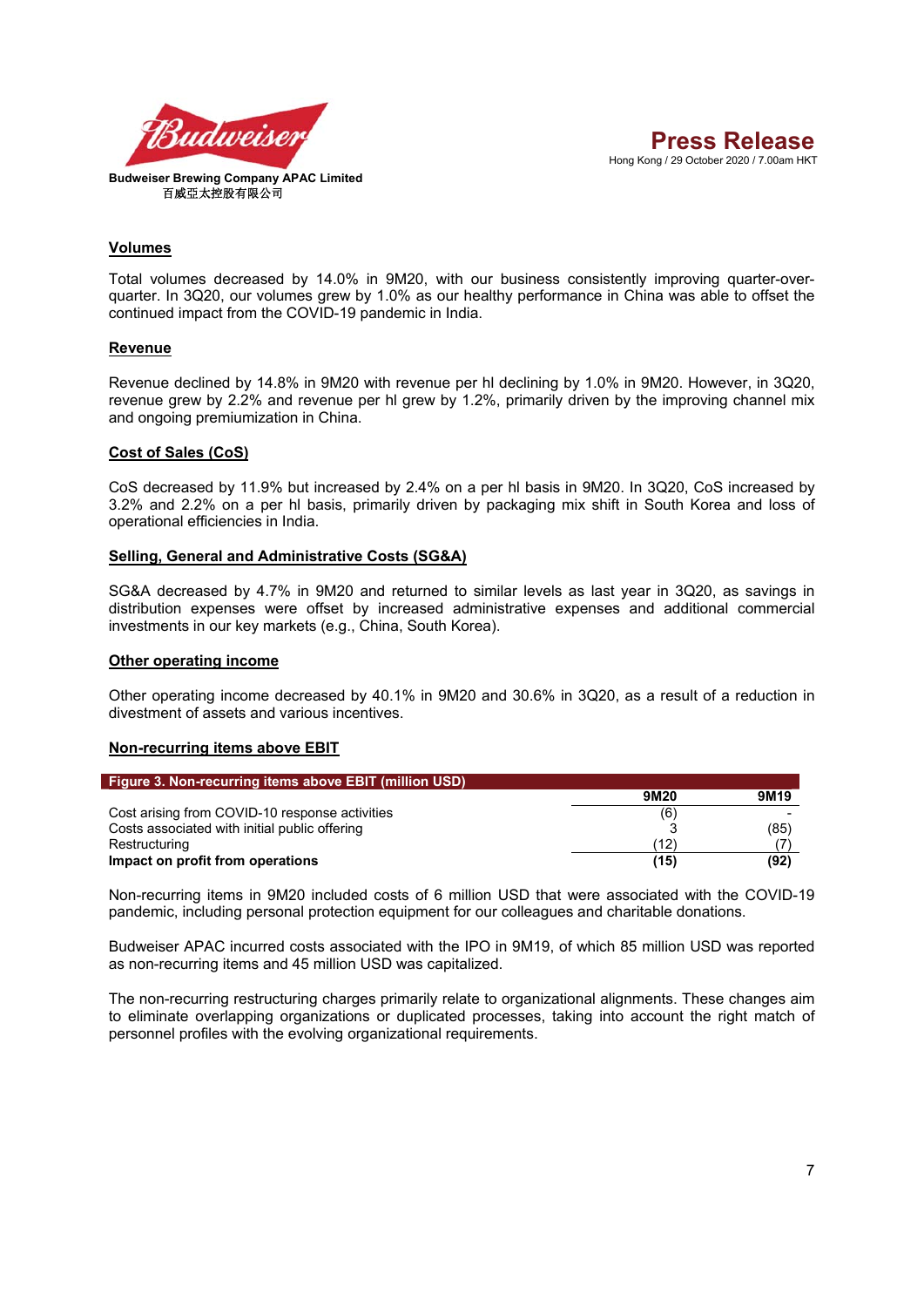

#### **Normalized Profit and Profit**

| Figure 4. Normalized Profit attribution to equity holders of Budweiser APAC (million USD) |      |                  |  |
|-------------------------------------------------------------------------------------------|------|------------------|--|
|                                                                                           | 9M20 | 9M <sub>19</sub> |  |
| Profit attributable to equity holders of Budweiser APAC                                   | 501  | 853              |  |
| Non-recurring items, before taxes                                                         | 15   | 92               |  |
| Non-recurring finance cost, before taxes                                                  |      | 13               |  |
| Non-recurring taxes                                                                       | 26   |                  |  |
| Normalized profit attributable to equity holders of Budweiser APAC                        | 542  | 957              |  |

## **Earnings per share**

| Figure 5. Earnings per share (cent USD)           |      |                  |
|---------------------------------------------------|------|------------------|
|                                                   | 9M20 | 9M <sub>19</sub> |
| Basic and diluted earnings per share <sup>5</sup> | 3.79 | 6.45             |
| Non-recurring items, before tax                   | 0.11 | 0.70             |
| Non-recurring finance cost, before tax            |      | 0.10             |
| Non-recurring taxes                               | 0.20 | (0.01)           |
| Adjusted basic and diluted earnings per share     | 4.10 | 7.24             |

#### **Reconciliation between profit attributable to equity holders and normalized EBITDA**

| Figure 6. Reconciliation of normalized EBITDA to profit attributable to equity holders of Budweiser APAC |       |                  |  |
|----------------------------------------------------------------------------------------------------------|-------|------------------|--|
|                                                                                                          | 9M20  | 9M <sub>19</sub> |  |
| Profit attributable to equity holders of Budweiser APAC                                                  | 501   | 853              |  |
| Non-controlling interests                                                                                | 21    | 8                |  |
| <b>Profit</b>                                                                                            | 522   | 861              |  |
| Income tax expense                                                                                       | 294   | 409              |  |
| Share of result of associates                                                                            | (21)  | (17)             |  |
| Net finance cost/(income)                                                                                | 16    | (3)              |  |
| Non-recurring net finance cost                                                                           |       | 13               |  |
| Non-recurring items above EBIT                                                                           | 15    | 92               |  |
| <b>Normalized EBIT</b>                                                                                   | 826   | 1,355            |  |
| Depreciation, amortization and impairment                                                                | 475   | 496              |  |
| <b>Normalized EBITDA</b>                                                                                 | 1.301 | 1,851            |  |

Normalized EBITDA and normalized EBIT are measures utilized by Budweiser APAC to demonstrate the company's underlying performance.

Normalized EBITDA is calculated excluding the following effects from profit attributable to equity holders of Budweiser APAC: (i) non-controlling interests; (ii) income tax expense; (iii) share of results of associates; (iv) net finance cost; (v) non-recurring net finance cost; (vi) non-recurring items above EBIT; and (vii) depreciation, amortization and impairment.

Normalized EBITDA and normalized EBIT are not accounting measures under IFRS accounting and should not be considered as an alternative to profit attributable to equity holders as a measure of operational performance, or an alternative to cash flow as a measure of liquidity. Normalized EBITDA and normalized EBIT do not have a standard calculation method and Budweiser APAC's definition of normalized EBITDA and normalized EBIT may not be comparable to that of other companies.

 5 EPS calculations in 9M19 used the total number of shares issued after the over-allotment option in connection with our company's global offering was exercised in full on 3 October 2019 deducting the shares held in trust held by a trustee (13,220,397,000 shares). Basic and diluted EPS not taking into account the exercise of over-allotment option in 9M19 was 6.55 cents USD.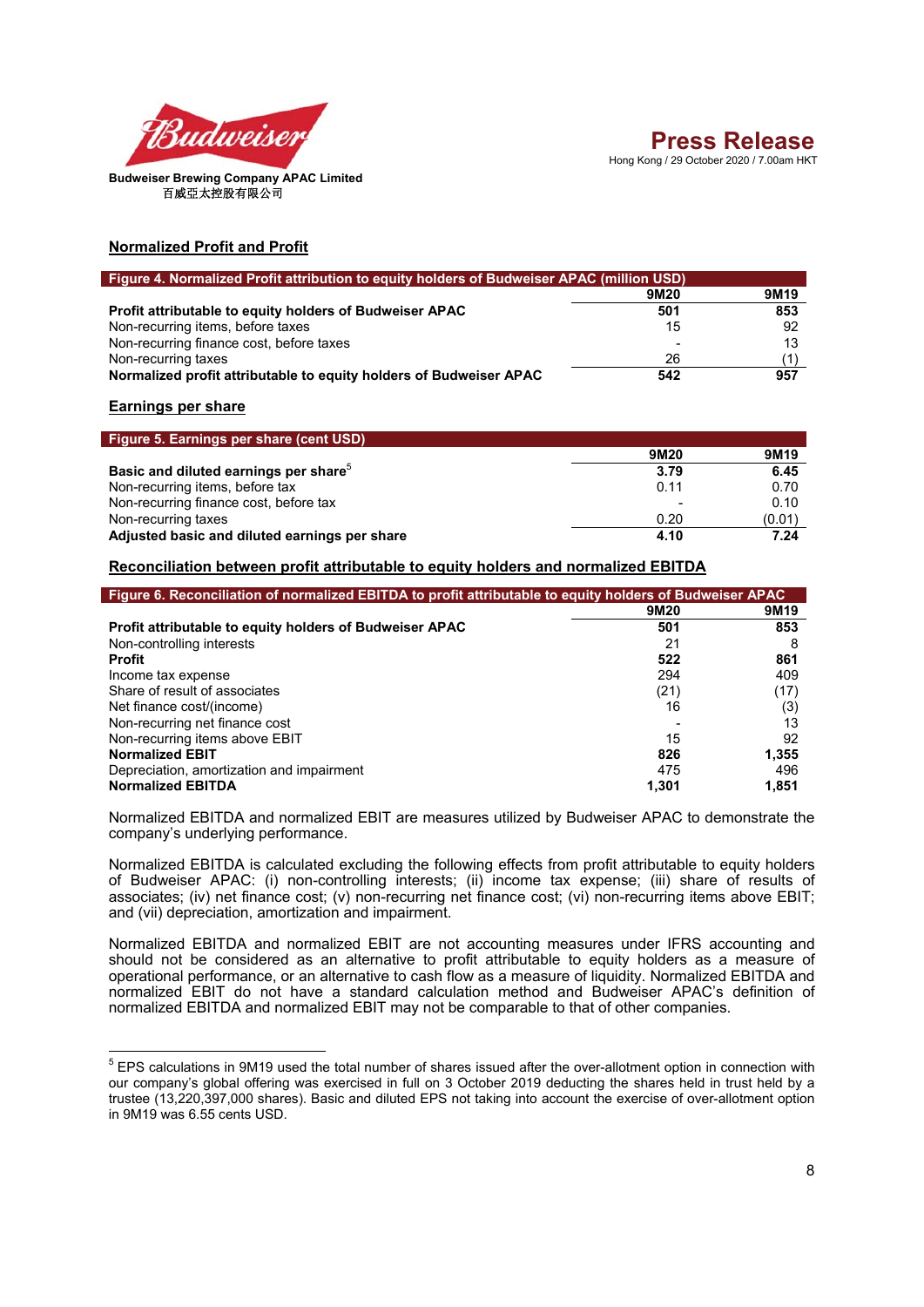

#### **FURTHER INFORMATION**

To facilitate the understanding of Budweiser APAC's underlying performance, the analyses of growth, including all comments in this press release, unless otherwise indicated, are based on organic growth and normalized numbers. In other words, financials are analyzed eliminating the impact of changes in currencies on translation of foreign operations, and scope changes. Scope changes represent the impact of acquisitions and divestitures, the start or termination of activities or the transfer of activities between segments, curtailment gains and losses and year over year changes in accounting estimates and other assumptions that management does not consider as part of the underlying performance of the business.

Whenever presented in this document, all performance measures (EBITDA, EBIT, profit, tax rate, EPS) are presented on a "normalized" basis, which means they are presented before non-recurring items, unless otherwise indicated. Non-recurring items are either income or expenses which do not occur regularly as part of the normal activities of Budweiser APAC. They are presented separately because they are important for the understanding of the underlying sustainable performance of Budweiser APAC due to their size or nature. Normalized measures are additional measures used by management and should not replace the measures determined in accordance with IFRS as an indicator of Budweiser APAC's performance.

In particular, normalized EBITDA, normalized EBIT and normalized effective tax rate are not accounting measures under IFRS accounting. Normalized EBITDA and normalized EBIT should not be considered as an alternative to profit attributable to equity holders as a measure of operational performance, or an alternative to cash flow as a measure of liquidity. Normalized effective tax rate should not be considered as an alternative to the effective tax rate. Normalized EBITDA, normalized EBIT and normalized effective tax rate do not have a standard calculation method and the Group's definition may not be comparable to that of other companies.

Values in the figures and annexes may not add up, due to rounding.

#### *Legal Disclaimer*

This release contains "forward-looking statements". These statements are based on the current expectations and views of future events and developments of the management of Budweiser APAC and are naturally subject to uncertainty and changes in circumstances. Forward-looking statements include statements typically containing words or phrases such as "will likely result", "are expected to", "will continue", "is anticipated", "anticipate", "estimate", "project", "may", "might", "could", "believe", "expect", "plan", "potential", "we aim", "our goal", "our vision", "we intend" or similar expressions that are forward-looking statements. All statements other than statements of historical facts are forward-looking statements. You should not place undue reliance on these forwardlooking statements, which reflect the current views of the management of Budweiser APAC, are subject to numerous risks and uncertainties about Budweiser APAC and are dependent on many factors, some of which are outside of Budweiser APAC's control. There are important factors, risks and uncertainties that could cause actual outcomes and results to be materially different, including but not limited to, the effects of the COVID-19 pandemic and uncertainties about its impact and duration and the risks and uncertainties relating to Budweiser APAC as described in the prospectus of Budweiser APAC' dated 18 September 2019. Many of these risks and uncertainties are, and will be, exacerbated by the COVID-19 pandemic and any worsening of the global business and economic environment as a result. Other unknown or unpredictable factors could cause actual results to differ materially from those in the forward-looking statements.

The forward-looking statements should be read in conjunction with the other cautionary statements that are included elsewhere, including Budweiser APAC's prospectus dated 18 September 2019 and any other documents that Budweiser APAC has made public. Any forward-looking statements made in this communication are qualified in their entirety by these cautionary statements and there can be no assurance that the actual results or developments anticipated by Budweiser APAC will be realized or, even if substantially realized, that they will have the expected consequences to, or effects on, Budweiser APAC or its business or operations. Except as required by law, Budweiser APAC undertakes no obligation to publicly update or revise any forward-looking statements, whether as a result of new information, future events or developments or otherwise.

#### **CONFERENCE CALL**

#### **Thursday, 29 October 2020**

#### **11:30am Hong Kong**

Please refer to dial-in details on our website at http://budweiserapac.com/en/Events.html